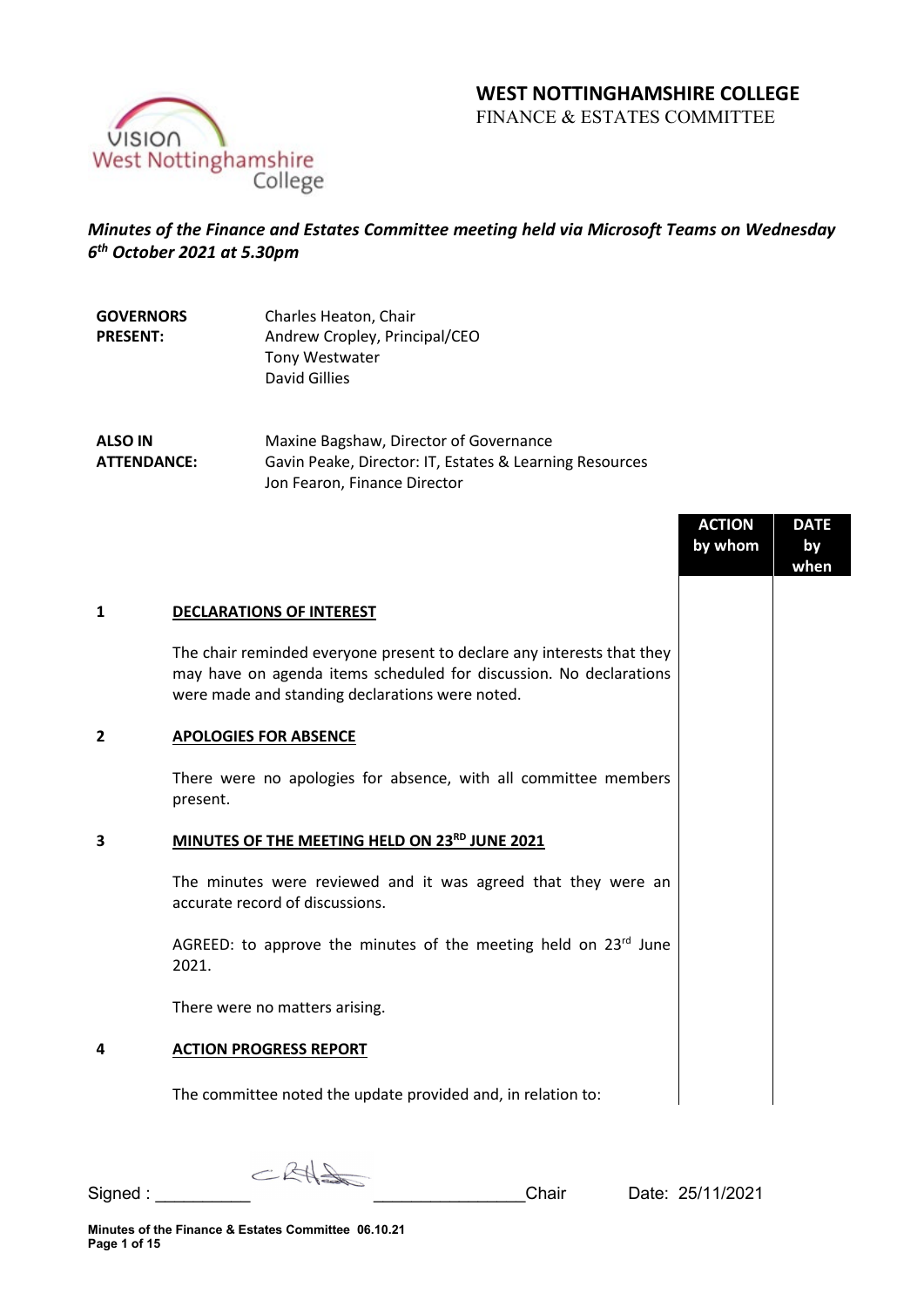- Line  $3 -$  the finance director confirmed that the requested deferred income breakdown would be included in the first set of management accounts for 21/22, which would be available at the next meeting.
- Line  $5 -$  this was completed.

AGREED: to note the content of the update provided.

#### **5 BALANCED SCORECARD ITEMS PROPOSED FOR 2021/22**

The CEO introduced this item and drew the committee's attention to the summary outcomes for 2020/21. Key matters highlighted were:

- A good outturn for the year
- Apprenticeship and AEB income were below expectations because of COVID
- The college ended the year where expected, which was a good position given the challenges of the year.

The committee's attention was then drawn to the 2021/22 proposals. Key matters highlighted were:

- The senior team are aiming to present proposals to the Board later this month for discussion and agreement.
- Dynamic measures are broadly the same as the prior year; however, debt items have been removed given that the position in relation to this is now resolved and improved.
- Proposed annual measures are the same.
- There are two new strategic items proposed; these relate to: a) capital plans
	- b) carbon reduction
- The suggestion is to report on the subjective measures at each meeting, although the committee were advised that carbon reduction is likely to be a 'slow burn' and will certainly take more than one year to address and progress.
- Each item will be RAG-rated and the committee will be invited to discuss and approve the RAG rating before subsequent presentation to Board.

One member of the committee made an observation in relation to cash balances and queried whether there is anything that the college should be doing to maximise the return as a measure (i.e., investment). The finance director confirmed that his team were currently reviewing the cash flow position in terms of the capital bids being submitted; therefore, it may be the case that the college is required to incur advanced spend in some areas. He suggested that the college could obtain a premium rate of interest from the Mansfield Building Society and highlighted the fact that the college is required to retain £1 million with Lloyds to access free banking. He indicated that, the last time investment was considered, there were no real, better opportunities

 $CRH$ Signed : \_\_\_\_\_\_\_\_\_\_ \_\_\_\_\_\_\_\_\_\_\_\_\_\_\_\_Chair Date: 25/11/2021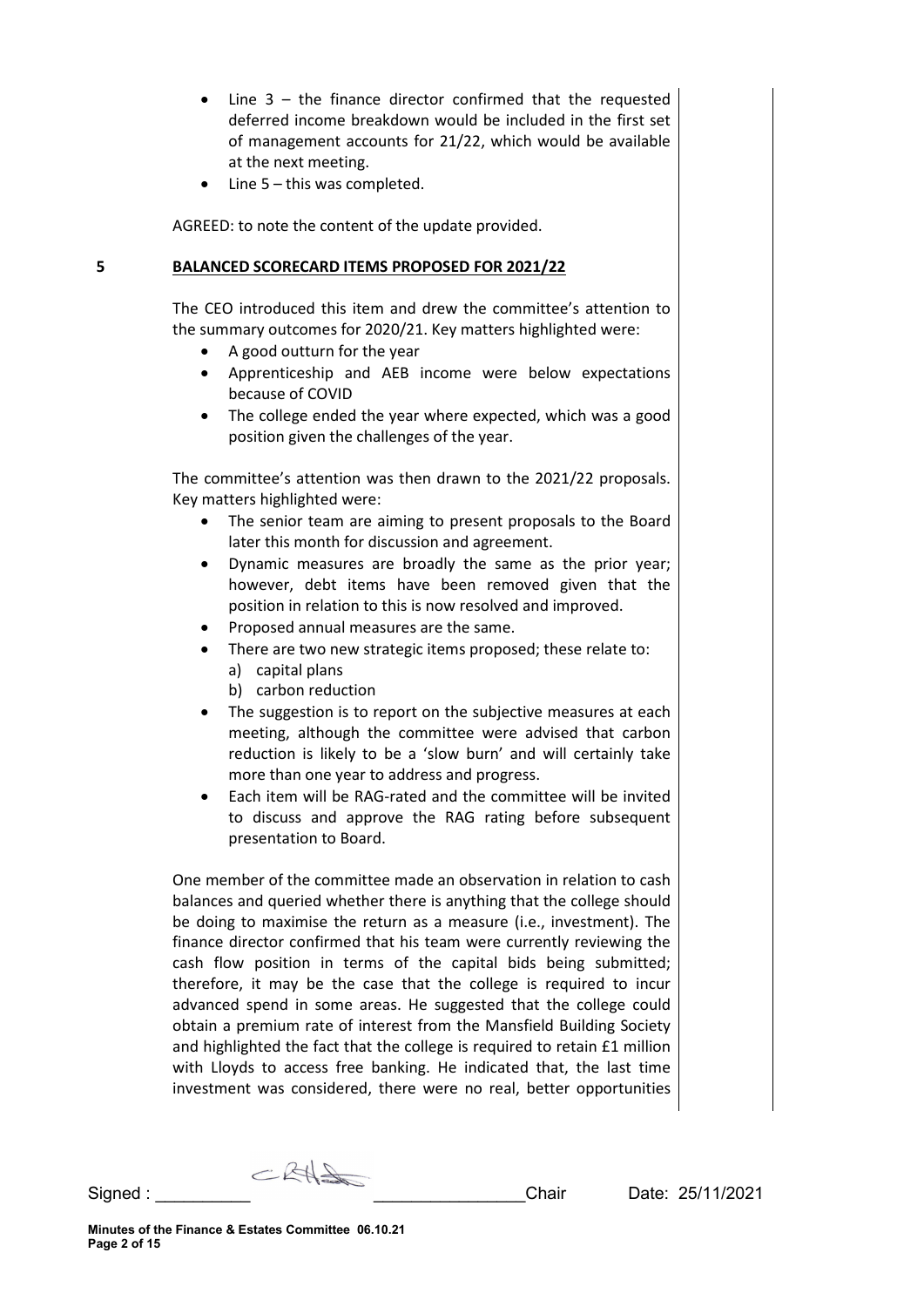on the market; however, now would be an appropriate time to look again.

It was agreed that the finance director would undertake some market research and would prepare a report to the next meeting, it being acknowledged that the college is not now as constrained by terms and conditions with Lloyds. A challenge from the committee was to carefully consider the risk versus reward. It was acknowledged that placing funds with Mansfield Building Society would support the local economy.

Following general discussion, the committee all agreed that they would be happy to support and endorse the balanced scorecard items proposed for 2021/22.

AGREED:

- a) To note the content of the update provided
- b) To recommend the balance score card items for 2021/22 as presented to board for approval.

#### **6 RISK REPORT**

The finance director introduced this item and confirmed that, as this is the beginning of the new academic year, all risks have been reviewed. The most significant risks highlighted are:

- The college's inability to franchise as much activity as in previous years, which means a need to increase direct delivery (from £1.9 million to £4.2 million). This will be a challenge and it has been made clear to the sector that there will be no COVID protection. The college has to hit 97% of allocation or the amount of funding available will be reduced for the next year. There are some initiatives underway to bridge the increase required, and the college is resourcing this area of provision differently.
- The college increased the level of staffing in anticipation of growth in 16-18 numbers. Expectation now is only for a small amount of growth but not enough that would warrant an inyear increased payment. He explained that there were a number of reasons for the lower-than-expected growth, including more students staying on at school sixth forms because of higher GCSE grades given as a result of the TAG process. That said, WNC has a high proportion of first-choice applicants. NEET are a group that is being pursued, and it is envisaged that there will be some enrolments in relation to this cohort. It is also the case that some 16-18-year-olds will have gone into lower-paid employment positions as there are lots of opportunities currently available locally. Not all will maintain their employment and, therefore, the college is looking to

Finance Director Nov. 2021

CRHS

Signed : \_\_\_\_\_\_\_\_\_\_ \_\_\_\_\_\_\_\_\_\_\_\_\_\_\_\_Chair Date: 25/11/2021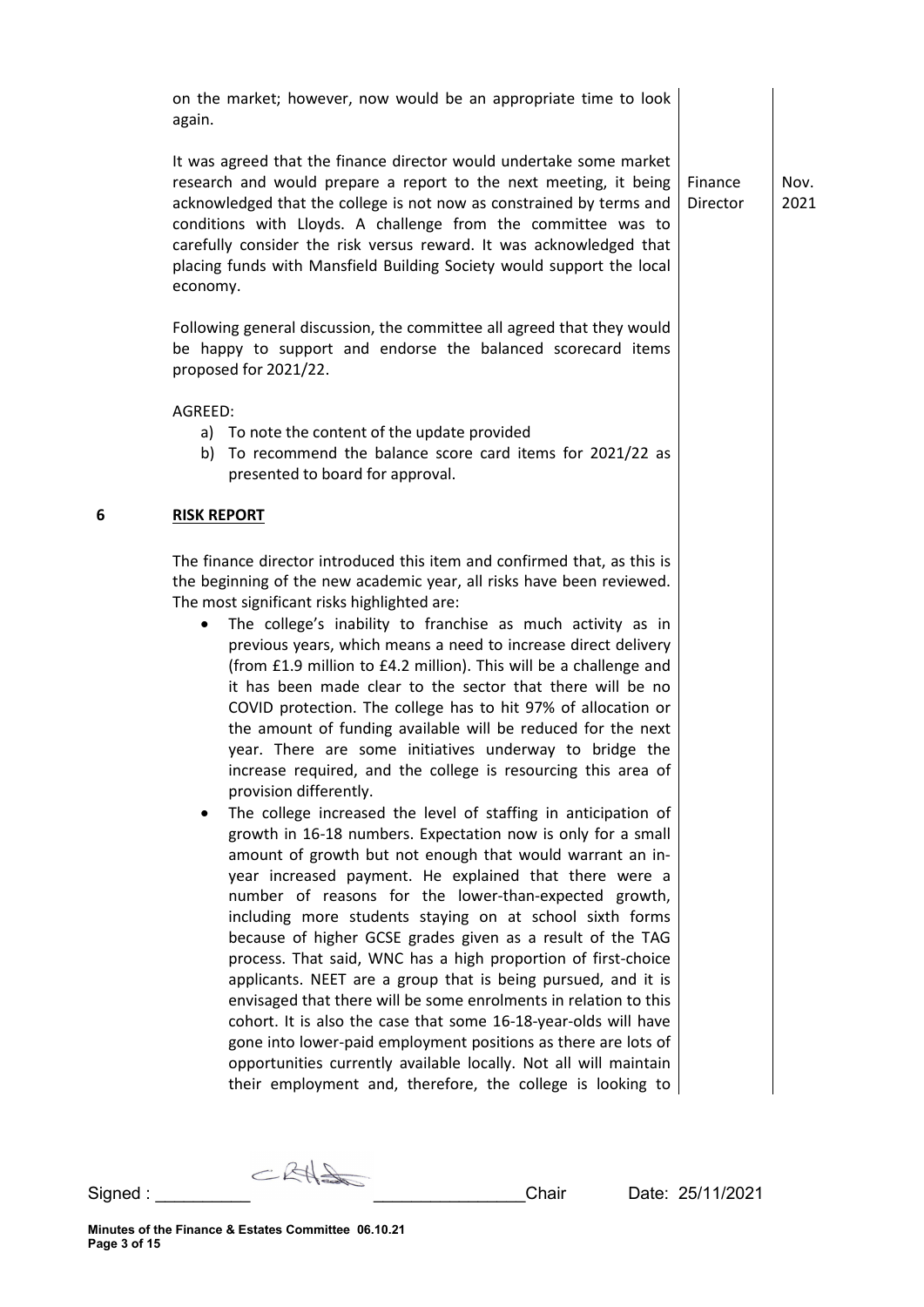provide opportunities for enrolment at any point in the year. The committee were advised that the college is being very cautious in terms of expenditure; however, assurance was given that resources required to support quality are not being constrained.

In relation to pay, the finance director advised that there is a year-todate saving but that a continuing cautious approach is being adopted.

In general discussion, the finance director provided assurance that the college knows why students have not converted when applied and, therefore, does have accurate data. He expressed the view that schools will be taking a risk on the students who will potentially be studying A Levels with inflated grades. He indicated that some students may start to realise that A Levels are not the right progression pathway for them and, if they eventually do come to college, there will unfortunately be a two-year lag in funding (if schools retain them up to day 42). He confirmed that the college will provide for these students so that they are not disadvantaged as a consequence of grade inflation.

Cyber risk – the college is significantly risk averse in this area, but the environment was described as hugely challenging. An example given was that, over the summer, the college (along with many other organisations) had a printing issue because of a Microsoft attack. The finance director advised that the college has increased the level of insurance cover with Zurich in relation to this and is spending to protect as much as possible.

AGREED: to note the content of the update provided.

## **7 JULY 2021 MONTHLY MANAGEMENT ACCOUNTS & SEPTEMBER 2021 PAY REPORT**

The committee's attention was drawn to the detailed documents circulated and key matters noted were:

- The July 2021 accounts are broadly in line with prior accounts.
- There have been a couple of changes made in relation to grants received – i.e., they have been capitalised rather than appearing as revenue. There is no impact on the bottom line, however.
- There has been a change to the amount of surplus and loss on asset disposals (i.e., £3.6 million change). This relates to premises leased to NTU. Auditors have required that the premises be revalued and treated as an asset. This will strengthen the balance sheet. The committee were advised that there is a second phase of rents in the current academic year; therefore, this will need to be included in the 21/22 accounts.

 $CRH$ Signed : \_\_\_\_\_\_\_\_\_\_ \_\_\_\_\_\_\_\_\_\_\_\_\_\_\_\_Chair Date: 25/11/2021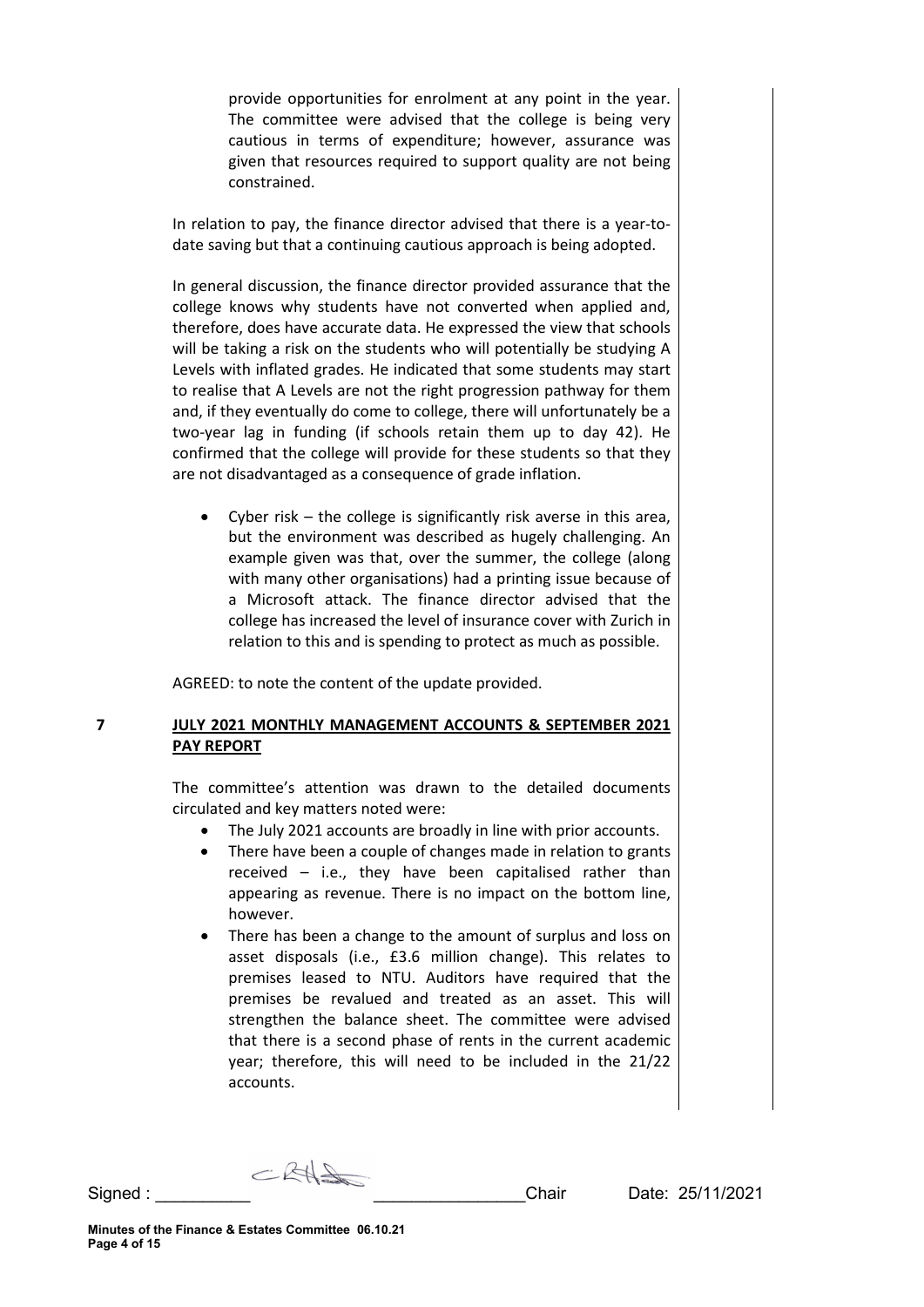The previous figure included the surplus on sale of bksb. The break costs imposed by Lloyds have been included in the sale costs; however, auditors may not agree with this treatment.

A question from the committee was in relation to the decline/decrease in income and EBITDA shown. The finance director explained that there were a number of reasons, including:

- Negative 'other income' in month of -£619k. This was due to £673k being taken from income and non-pay costs, reflecting assets that had been capitalised. The grant will now be released as a deferred grant. Excluding this transaction, other income was on target.
- Non-pay overall was shown as £165k, removing the impact of grant costs being removed (per above). Non-pay was £838k, £508k above budget.
- This is more in line with normal monthly spend; however, the variance is significant as there was a budget saving in the month of £367k in admin and central, which should have been phased over the year.
- The key variances which impacted the EBITDA in month were
	- -£64k teaching materials, overspent in the month as departments resourced for 2021/22, but underspent all year.
	- -£12k teaching support in month but underspent all year.
	- -£99k learner support, retrospective payment of work placement support, but underspent all year.
	- -£15k franchise provision, reflecting increased activity in July, but underspent all year.

A challenge from the committee was to, when presenting to the Board, better articulate the additional expenditure so that it is clear why there is a negative variance against forecast/budget. The analysis above has been added to show the key variances.

The finance director indicated that there was also an issue regarding budget phasing for the end of the year. Some savings were forecast in the final month  $-$  e.g., admin and central expenditure  $-$  but this £372 $k$ should have been spread across the year. He advised that the college had achieved a small saving in month on central admin but not the savings envisaged for July 2021. He provided assurance that this is something that would not happen in 21/22 as this expenditure has been phased across the year to avoid high expectations in the final month.

The finance director indicated that there was also an issue regarding

 $CRH$ Signed : \_\_\_\_\_\_\_\_\_\_ \_\_\_\_\_\_\_\_\_\_\_\_\_\_\_\_Chair Date: 25/11/2021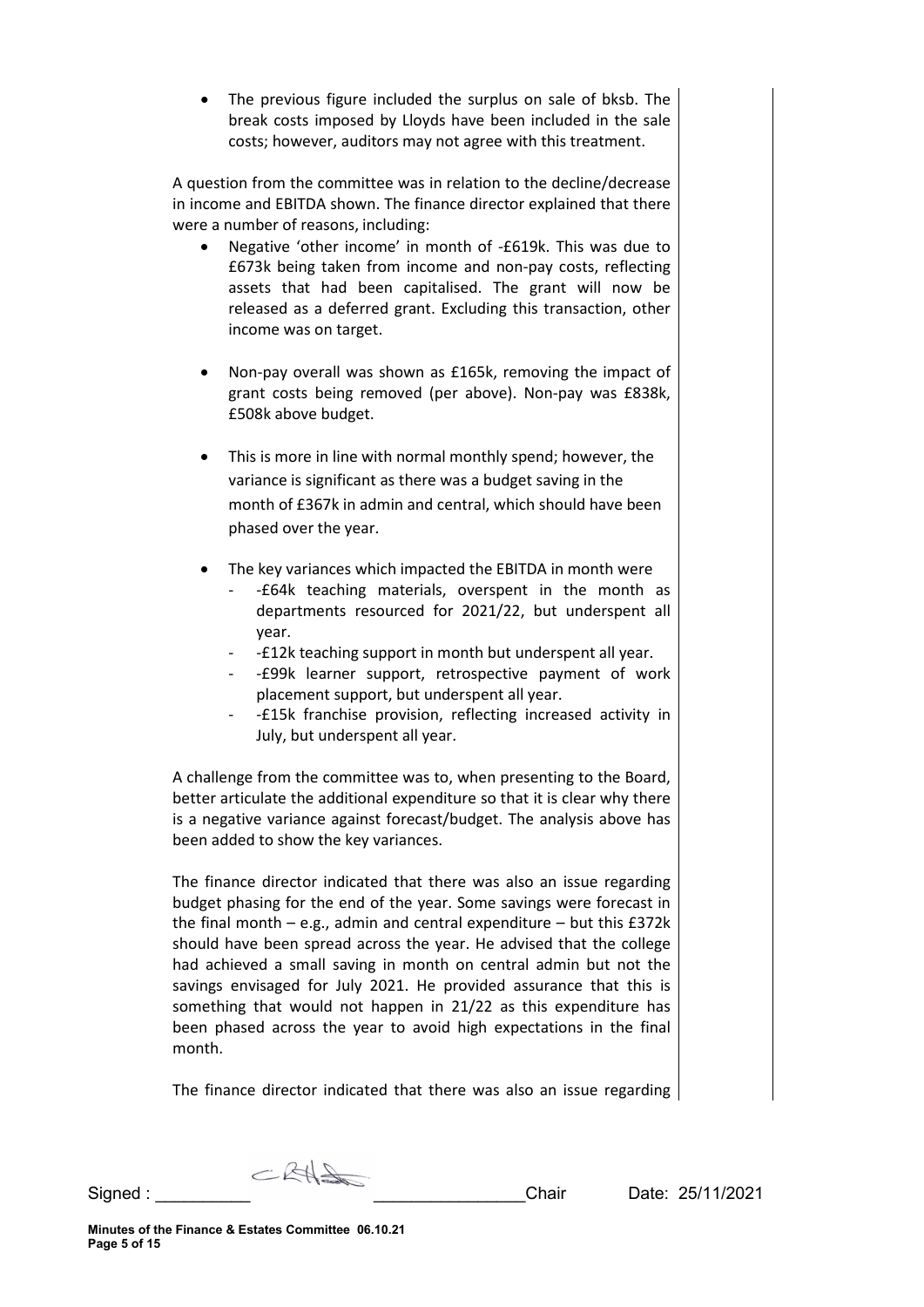budget phasing for the end of the year. Some savings were forecast in the final month  $-$  e.g., admin and central expenditure  $-$  but this £372 $k$ should have been spread across the year. He advised that the college was not able to achieve the savings envisaged for July 2021 and, in fact, spent more than anticipated. He provided assurance that this is something that would not happen in 21/22 as this expenditure has been phased across the year to avoid high expectations in the final month.

The finance director confirmed that the college is taking a very prudent view in relation to AEB income figures and explained that, because of timing, there is £150k income rolled into 21/22 and that this does negatively impact upon the July 2021 management accounts. The committee made the observation that the balance sheet now appears much tidier given that the debt has been removed. All agreed that debt was now at a very sustainable level. The finance director indicated that new banking arrangements with Lloyds are envisaged to be in place by December 2021 and the expectation is that covenants will be minimal; however, they may require a cash level to be held with them. In addition, the college may need circa £1 million to support current capital plans. This, however, does leave at least between £1 and £2 million which could be invested. The committee all agreed that the yearend position for 2020/21 was a very good result.

The committee were then asked to consider the September 2021 pay report and the finance director confirmed that, as at 25<sup>th</sup> September 2021, there was a £261k saving. The college has included an increased national insurance cost; however, this will only now be from April 2022 and, therefore, there are increased employer costs anticipated.

The committee were advised that staffing issues for construction provision remain, given significant market demand, and, as a consequence, the college is having to use agency cover at very high rates. The plan is to increase the base rate of salaries offered to try and be more competitive; however, this will increase budgeted staffing costs. The committee were advised that the college is currently at risk of requiring nine members of staff for this area via agency, which is a significant cost.

The committee asked whether this is a temporary issue or would exist longer term. The committee were advised that recruitment specifically in this area tends to be subject to a bidding war between colleges. WNC does offer market supplements; however, there does not appear to be much staff loyalty in this area. External advice is being sought and is expected tomorrow in terms of recruitment strategies and initiatives to try and help. A question and challenge from one member of the committee was to potentially consider increasing the finder's fee/commission options with recruitment consultants, as this is often a more cost-effective way to secure the best candidates. The finance

CRHS Signed : \_\_\_\_\_\_\_\_\_\_ \_\_\_\_\_\_\_\_\_\_\_\_\_\_\_\_Chair Date: 25/11/2021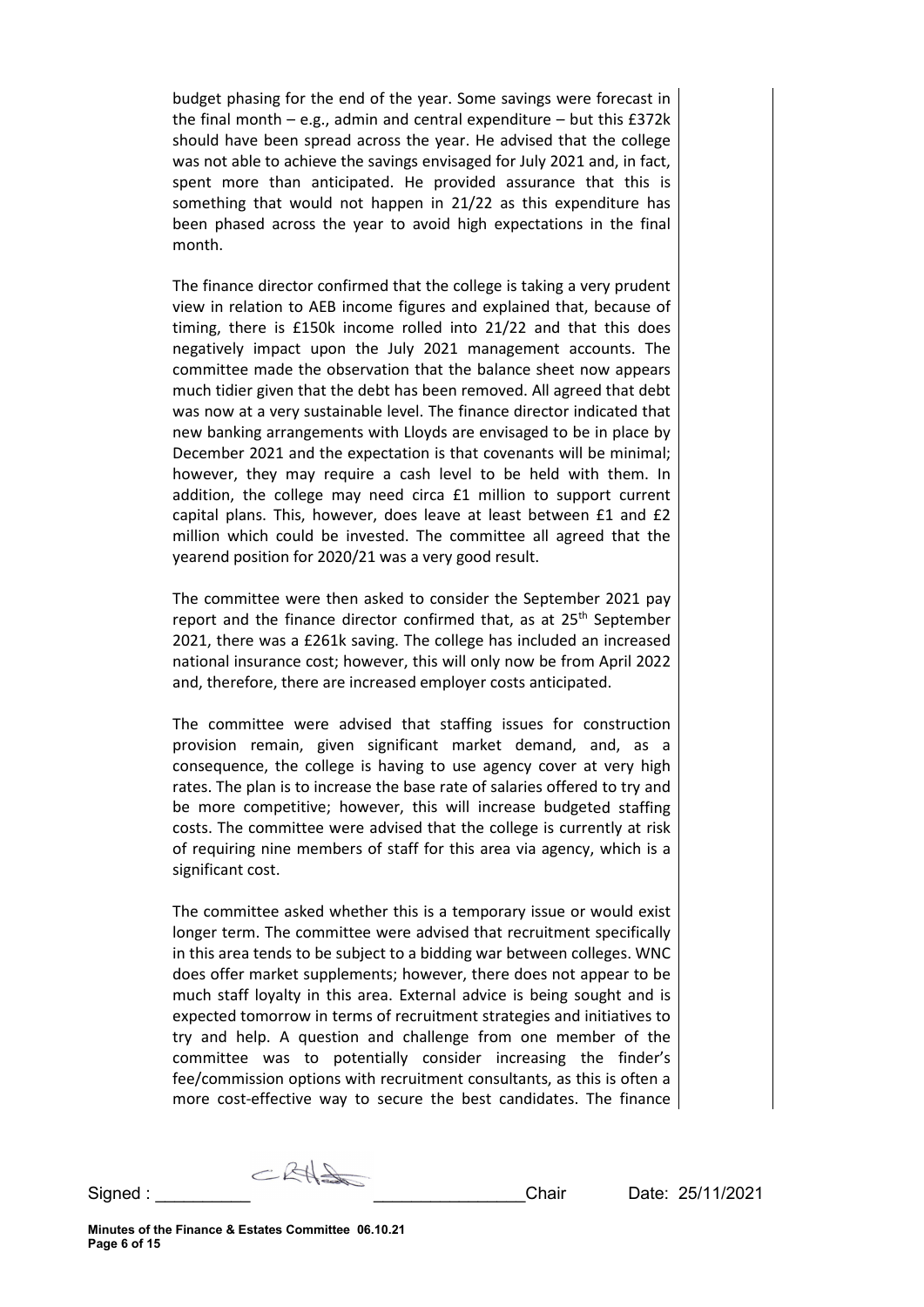|   | director indicated that recruitment will put a strain on costs no matter<br>how it is secured.                                                                                                                                                                                                                                                                                                                                                                                                                                                                                                                                                                                                                          |                     |              |
|---|-------------------------------------------------------------------------------------------------------------------------------------------------------------------------------------------------------------------------------------------------------------------------------------------------------------------------------------------------------------------------------------------------------------------------------------------------------------------------------------------------------------------------------------------------------------------------------------------------------------------------------------------------------------------------------------------------------------------------|---------------------|--------------|
|   | AGREED: to note the content of the update provided.                                                                                                                                                                                                                                                                                                                                                                                                                                                                                                                                                                                                                                                                     |                     |              |
| 8 | 2021/22 YEAREND ACCOUNTS - DRAFT                                                                                                                                                                                                                                                                                                                                                                                                                                                                                                                                                                                                                                                                                        |                     |              |
|   | The finance director introduced this item and confirmed that his report<br>was broken down into a number of areas, including:                                                                                                                                                                                                                                                                                                                                                                                                                                                                                                                                                                                           |                     |              |
|   | 1) Key messages to be included - these were highlighted as:<br>A positive narrative regarding financial health movement<br>٠<br>The college is setting itself up strongly for the future<br>٠<br>Decision taken to talk less about the past and more about the<br>$\bullet$<br>future<br>The college has essentially realigned its business<br>٠<br>The college is in a position for continued expansion and<br>investment.                                                                                                                                                                                                                                                                                             |                     |              |
|   | Committee agreed that the balance was right in terms of a very good<br>sentiment without going into too much detail. It was agreed that, if<br>committee members had any further comments or observations, they<br>would email them directly to the finance director.                                                                                                                                                                                                                                                                                                                                                                                                                                                   | Governors           | Oct.<br>2021 |
|   | 2) Review of going concern - key matters noted were:<br>The college is now in a much more positive position, and<br>$\bullet$<br>historical caveats have been removed<br>The statement of going concern needs to be approved by the<br>٠<br>board and minuted<br>The college no longer has any going concern issues<br>$\bullet$<br>In terms of the statement provided, one member of the<br>$\bullet$<br>committee asked why it only goes up to July 2023, as this<br>would suggest an issue from that date. The finance director<br>explained that auditors only require a two-year position;<br>however, it was agreed to make it clear in the going concern<br>statement that it goes up to July 2023 'and beyond'. | Finance<br>Director | Oct.<br>2021 |
|   | The finance director advised that there were ongoing discussions with<br>external auditors regarding how 'discontinuance' is recorded at group<br>level. There has been some dialogue in relation to their<br>recommendation versus actually what is required/mandatory. The<br>finance director indicated that it is important to be mindful of<br>commercial confidentiality obligations and was pleased to advise that<br>an agreed format has been finalised with minimal disclosures in<br>relation to the bksb sale. What the college will provide is the minimum<br>required under the accounting standards.                                                                                                     |                     |              |
|   | 3) Accounting timetable - key matters noted were:                                                                                                                                                                                                                                                                                                                                                                                                                                                                                                                                                                                                                                                                       |                     |              |

Signed : \_\_\_\_\_\_\_\_\_\_ \_\_\_\_\_\_\_\_\_\_\_\_\_\_\_\_Chair Date: 25/11/2021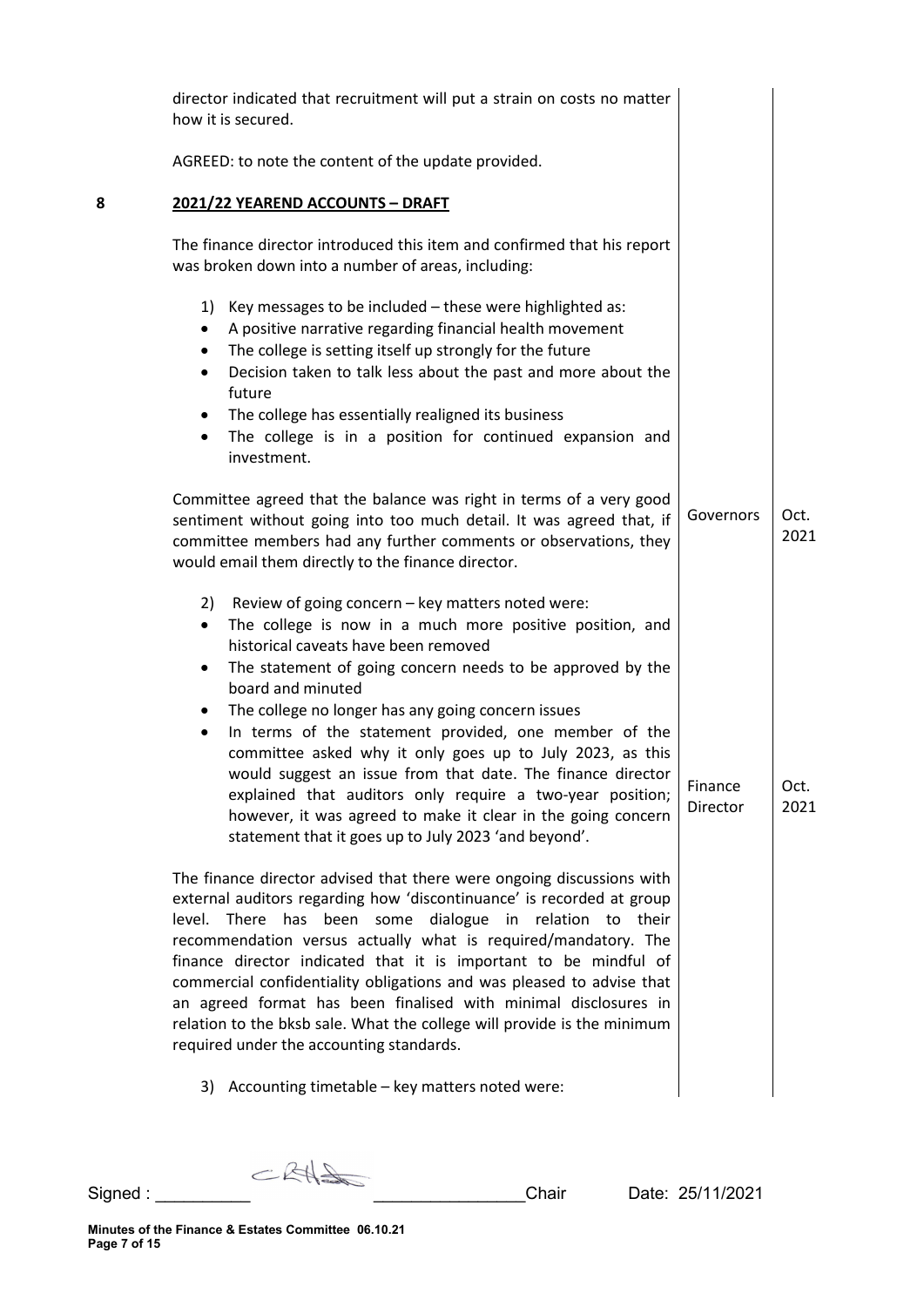- A five-day interim audit commenced on  $26<sup>th</sup>$  July with no issues identified
- Trial balance provided to auditors on  $17<sup>th</sup>$  September
- Audit commenced on 29<sup>th</sup> September
- Field work will finish on 8<sup>th</sup> October (all will be undertaken remotely)
- The deadline to finalise the yearend accounts is  $17<sup>th</sup>$  November, so that they can be provided seven days in advance of the next meeting.

The finance director confirmed that the college is ahead of the prior year position and, therefore, this is a positive.

In terms of matters outstanding, these are:

- When the actuarial pension review was undertaken, there were some unhelpful bksb assumptions. Actuaries have been asked to review and it is taking a little while to finalise.
- Mazars are auditing bksb accounts on behalf of the purchaser and are keen to resolve the pension position. This required more information, which has now been provided to the actuaries. This is a balance sheet issue but the aim is to try to get the liability as accurate as possible in the accounts.
- Auditors may comment on the late provision of FRS 102.
- College pension scheme liability has risen by £5 million, mainly due to a change in discount rate assumptions.

AGREED: to note the content of the information provided.

## **9 ESTATES REPORT**

The director of IT, estates & learning resources introduced this item and a number of aspects were considered.

## 1) Estates Strategy

The committee were advised that the former estates strategy had primarily been written for the bank and had focused on efficiencies and 'right sizing'. This means that the strategy now needs to be reviewed so that it can support capital bid submissions. The college has gradually been working to improve efficiency over recent years and has made some good progress, including space leased to NTU and removal of unused social space in the Create area. It was confirmed that these efficiencies will help to support the bids.

The committee were advised that the model used suggests that the college is short on space – but only in some areas – and that there is a need to reduce space, particularly in relation to the dining areas and sports facilities. The college needs to create greater utilisation. The

 $CKH_{\text{max}}$ Signed : \_\_\_\_\_\_\_\_\_\_ \_\_\_\_\_\_\_\_\_\_\_\_\_\_\_\_Chair Date: 25/11/2021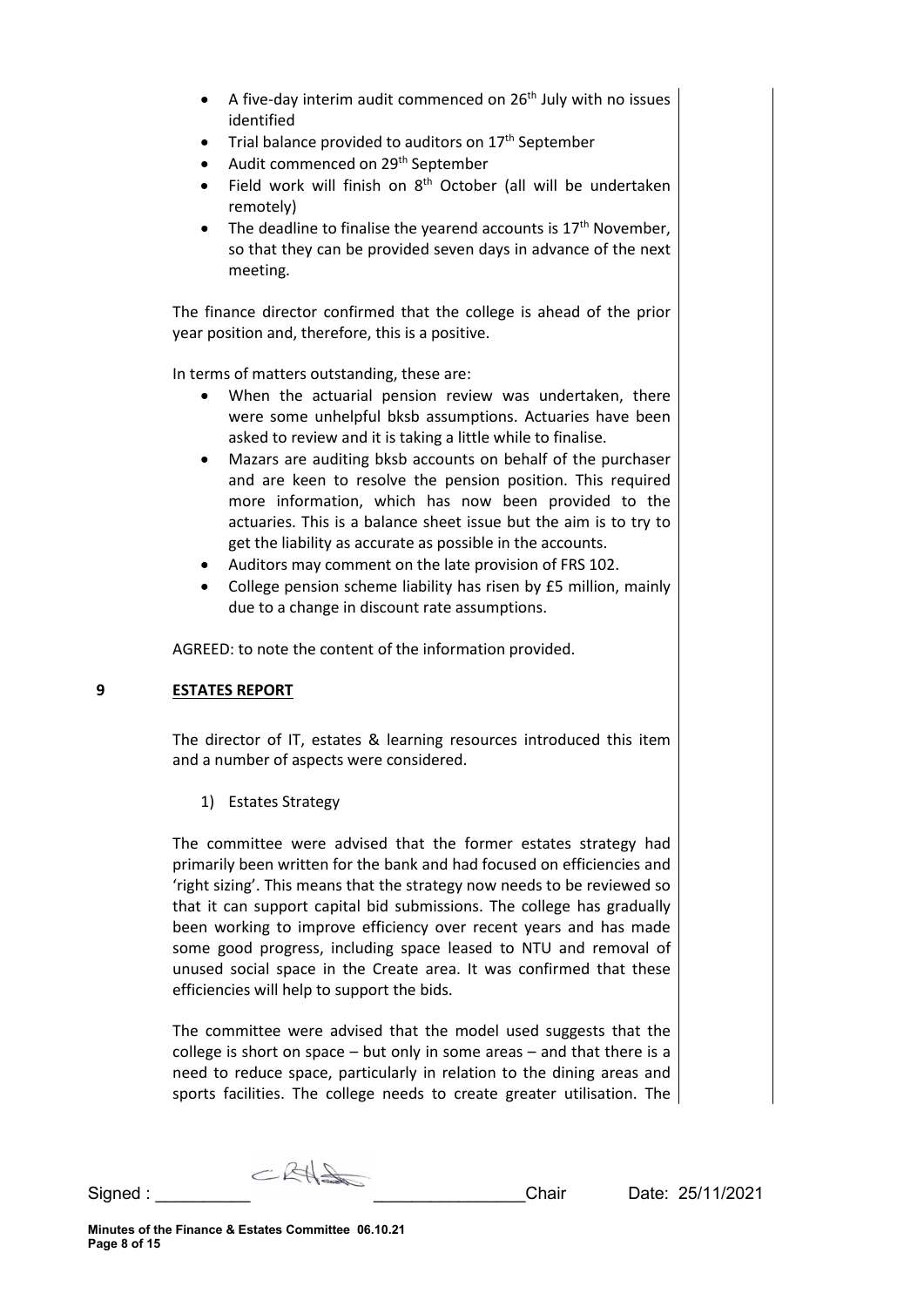college believes that there are three areas in particular where efficiencies can be made. These are:

- Arts & media
- Hair
- Catering.

The ESFA require a calculation based upon the teaching hours delivered, as set out in section 2. The college has taken the 2020/21 yearend position, which shows on-site activity of 2.5 million hours; however, this was impacted by COVID. The college is looking to get the model to 2.7 million, which will improve efficiency. In terms of future space requirements, the big driver is a change in the demographics, which shows that student numbers will potentially increase by 10.2% over the lifetime of the strategy. The ESFA assume that colleges will retain their market share based against the 2020/21 position. The college is seeing significant demand for apprenticeship provision in construction and engineering and this, when included within the model, gets to 2.9 million (forecast for 24/25 as set out in section 4.1).

The committee were advised that the ESFA expect 80% standard teaching and 20% vocational specialist areas; however, WNC is biased towards vocational provision and this, therefore, presents a challenge in terms of model assumptions. The college has calculated that it needs 17.3 metres of space for each workspace but, at the end of the project, what will actually be in place is 15.82 metres. The ESFA's assumption is no more than 14.5 metres. The college cannot get to this figure but will need to show efficiencies. The intention is to move some of the office and admin type areas.

The committee were advised that the sports space efficiency needed is a challenge and the college simply does not have the funds available to address this. The college is currently looking to rebalance a number of areas and is assessing what can be taken out of Station Park and moved to Derby Road. The committee were advised that the college has a shortfall in terms of construction space required and has had to purchase a very large external tent to house some of the trades. Whilst not ideal, this does give students a real environmental experience.

In terms of the model provided it was explained that the college will now be able to import teaching data every year and that this will easily assess space requirements. The college has previously used the room booking system to calculate efficiency/utilisation; however, this has weaknesses that are now becoming evident.

The committee were advised that the college is now creating multi-use spaces which are more efficient, and it was noted that the college does have some historic 'vanity projects' which negatively impact upon efficiency.

 $CRH$ Signed : \_\_\_\_\_\_\_\_\_\_ \_\_\_\_\_\_\_\_\_\_\_\_\_\_\_\_Chair Date: 25/11/2021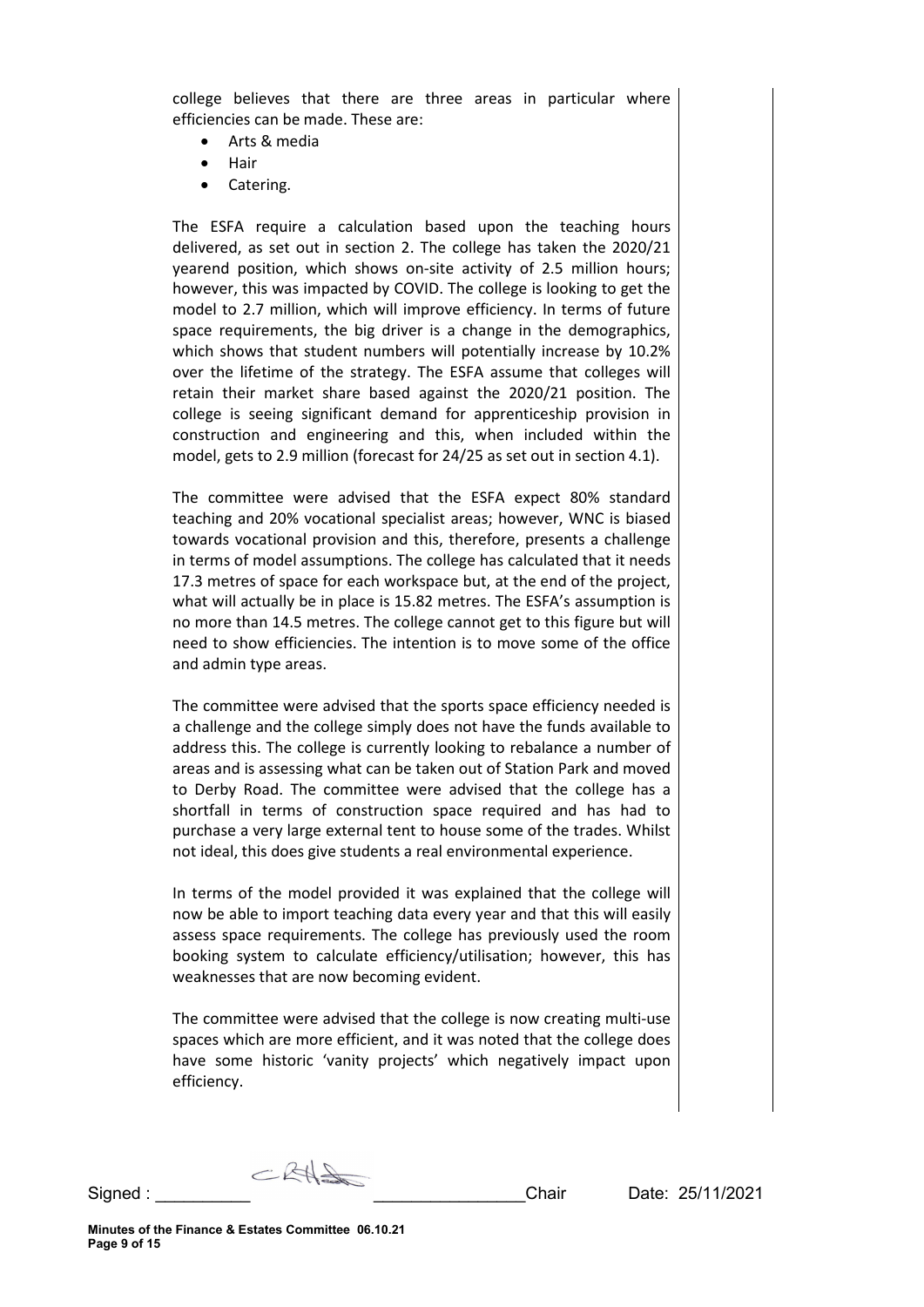One member of the committee asked whether it is possible to use digital/blended delivery to improve teaching hours and efficiencies. It was confirmed that this is possible but that students are very keen to be on site, and Ofsted have made their expectations clear in terms of face-to-face delivery and teaching.

There are ways in which the college can improve efficiency, including multi-use space and flex-size space. That said, the college is in some ways constrained by the 'day' as this is based upon student transport requirements. The committee were given assurance that the college has a priority list of areas that can be targeted and that, for some, it will involve a culture change, particularly in relation to staff 'offices'. Committee were advised that, without the space leased to NTU, the college would not have hit any of the bid criteria. COVID has meant increased mobility in terms of IT facilities and improved Wi-Fi; therefore, it is possible that staff and students can now be more flexible and efficient. The college believes that it is over-resourced in terms of office accommodation by circa 50%.

The committee were advised that the modelling completed to date is at whole college level and that the next step is to drill down by department.

The finance director confirmed the intention that the model will be reviewed and a report provided to governors annually in the autumn term.

AGREED:

- a) To note the content of the update provided
- b) To recommend that the Board approve the Estates Strategy as presented.
- 2) Conditions survey

The committee were advised that the college is currently collating the data required by the DfE. It was explained that, having spent the condition improvement funds, this now has to be justified to the DFE. The college is confident that its submission will meet the criteria. The deadline date for provision of the information is the end of the month.

3) Summer works

The director of IT, estates & learning resources screenshared a tour of the buildings. Key matters noted were:

- a) Chesterfield Road
- Works have been completed inside and out, including new ceilings, new carpeting, LED lighting, and refurbishment of the outside railings.
- New quiet study areas and an LRC have been created.

CRHS

Signed : \_\_\_\_\_\_\_\_\_\_ \_\_\_\_\_\_\_\_\_\_\_\_\_\_\_\_Chair Date: 25/11/2021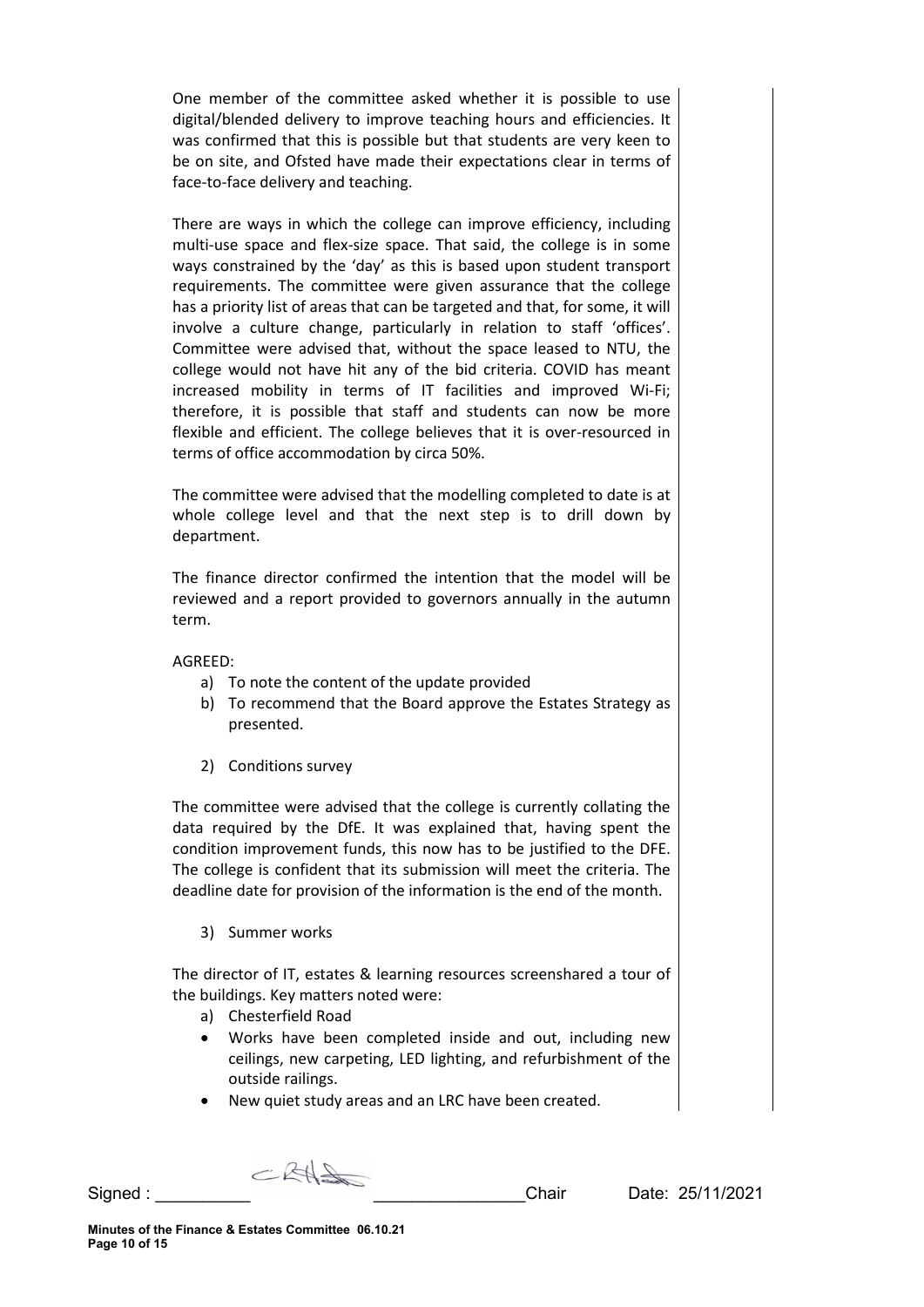- Upstairs has a number of drop-in areas where students can choose to go for independent study.
- Dining facilities have been improved, including a new kitchen.
- Additional labs have been created, either by adapting existing or installing brand new.
- At the back of the building, the area has been refurbished to provide space for construction provision. The works have been handed over to curriculum areas to complete real life projects, including carpentry, painting and decorating, and plastering.
- b) Derby Road works included:
- Creation of more multipurpose areas
- Larger spaces for practical lessons
- A performance area adapted to become a classroom
- Part of an aeroplane has been purchased, which is being converted into a full working classroom
- Roofs have been replaced over a 16-week period
- Kitchens have been cladded
- Ramps have been installed
- A hospital ward, including electronic dummies, has been introduced.

He confirmed that the estates teams have worked incredibly hard to make all of this happen ready for the start of the academic year.

The committee discussed the aeroplane purchased and it was explained that it was specifically intended for travel and tourism and public services students; however, it can be used by anyone. All agreed that this gives the college a USP.

AGREED: to note the content of the update provided.

## **10 EMERGING OPPORTUNITIES**

The CEO introduced this item and explained that it was intended to be a conversation piece at this stage as there are a number of opportunities emerging that the college is involved in, and it is now getting to the point where the college is being asked for a commitment. He indicated that he was interested to receive the view of committee members as these, in a number of cases, link to the property strategy.

CEO summarised the new options which are:

1) ADMC space – he indicated that the question is whether or not the college wants to deliver some of its provision in the ADMC space. The expectation is that the site will be close to Oddicroft, which is currently very challenged for space. The model with Ashfield local authority is that the college would

 $CRH$ Signed : \_\_\_\_\_\_\_\_\_\_ \_\_\_\_\_\_\_\_\_\_\_\_\_\_\_\_Chair Date: 25/11/2021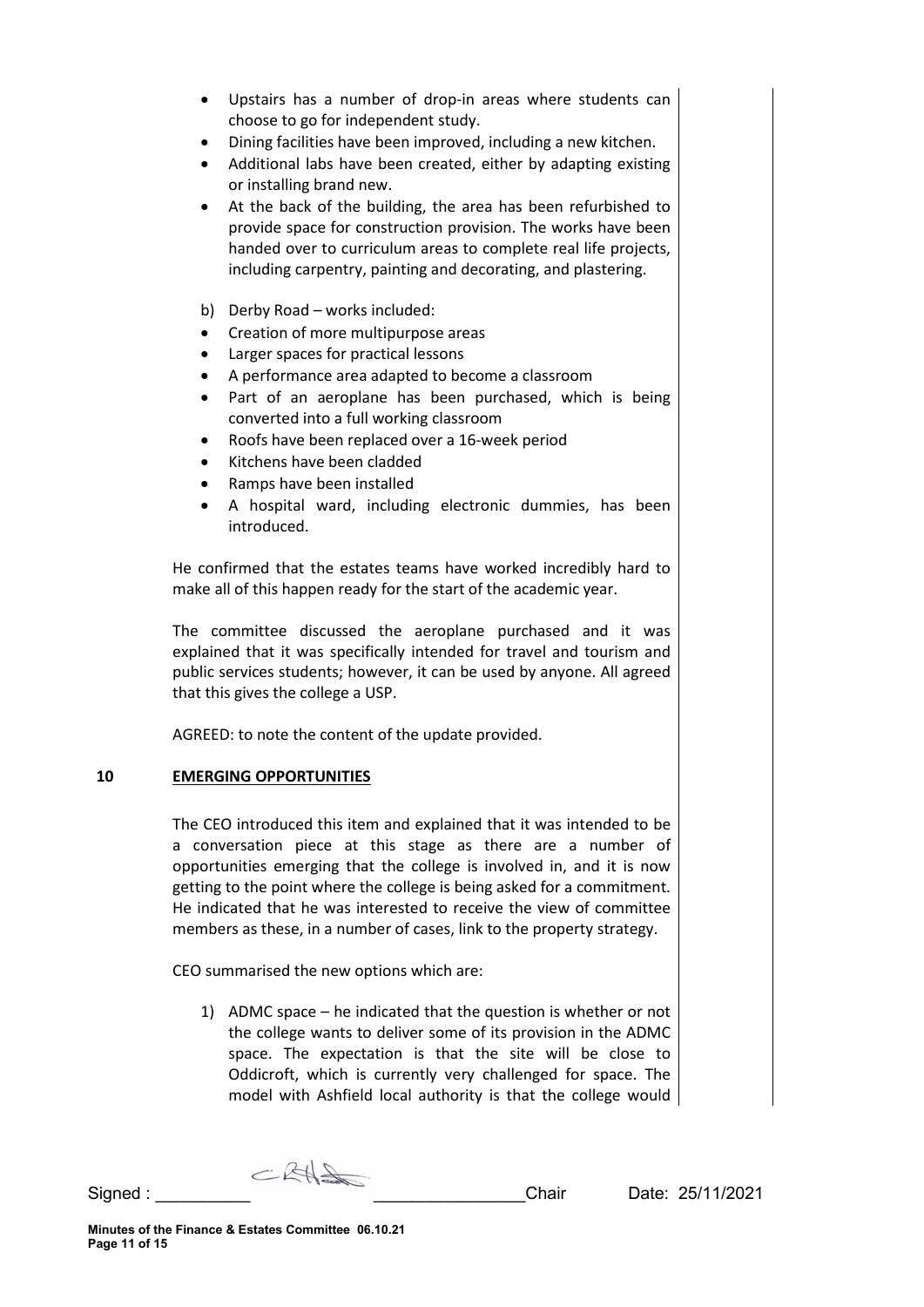| meet running costs and only pay a peppercorn rent. The<br>attraction for the local authority is the commercial rents that<br>could be obtained from the areas surrounding the site as<br>businesses move in.                                                                                                                                                                                                                                                                                                                                                                           |            |              |
|----------------------------------------------------------------------------------------------------------------------------------------------------------------------------------------------------------------------------------------------------------------------------------------------------------------------------------------------------------------------------------------------------------------------------------------------------------------------------------------------------------------------------------------------------------------------------------------|------------|--------------|
| The college is in dialogue with NTU regarding engineering provision<br>and, if plans come to fruition, it is highly likely that numbers will grow.<br>It is expected that the offer at the site will draw interest from wider<br>than the Ashfield area. This provides an opportunity for the college to<br>increase the level of high-value activity and will help with capacity.                                                                                                                                                                                                     |            |              |
| One member of the committee asked whether the intention would be<br>to move college robotic equipment into the site. The CEO indicated<br>that, instinctively, it feels like the appropriate thing to do. He confirmed<br>that there is also the potential for sponsorship and/or investment<br>externally through partnerships. It would present an opportunity for<br>suppliers to showcase the world's best kit and equipment in the UK.                                                                                                                                            |            |              |
| In terms of risks, he indicated that one is broadening the span of<br>control across more campuses and that the college would need to be<br>confident in terms of student numbers and the ability to have<br>dedicated leadership on site.                                                                                                                                                                                                                                                                                                                                             |            |              |
| The committee, when considering the proposal, agreed that it links<br>with the strategic areas of focus. The committee asked what the<br>current numbers are for automation, and the CEO advised that there<br>are full level 2 and level 3 courses running this.                                                                                                                                                                                                                                                                                                                      |            |              |
| The committee were generally excited and supportive of the project,<br>and the CEO agreed that he would develop further to present to Board.                                                                                                                                                                                                                                                                                                                                                                                                                                           | <b>CEO</b> | Oct.<br>2021 |
| 2) Mansfield Connect - key matters highlighted were:<br>This project is part of the plan to use Levelling Up Fund monies.<br>$\bullet$<br>The aim is to bring the town council back into the centre.<br>The aspiration is to co-locate with the NHS, DWP, the college,<br>and NTU, etc.<br>It provides an option for a number of areas of college provision<br>to move into the centre of town, where there is greater footfall<br>(e.g., the restaurant, beauty, and hairdressing).<br>The aim is to also use this as an e-sports venue, but this would<br>not be led by the college. |            |              |
| The risks are that this may only become a 9-5 centre and could be a<br>magnet for the 'needy', given those who are considering co-locating.                                                                                                                                                                                                                                                                                                                                                                                                                                            |            |              |
| Another option being considered is business school integration with<br>NTU and also the notion of a 'physically prescribing offer'. The risk is<br>that this could become a complex centre with lots of people in small                                                                                                                                                                                                                                                                                                                                                                |            |              |

Signed : \_\_\_\_\_\_\_\_\_\_ \_\_\_\_\_\_\_\_\_\_\_\_\_\_\_\_Chair Date: 25/11/2021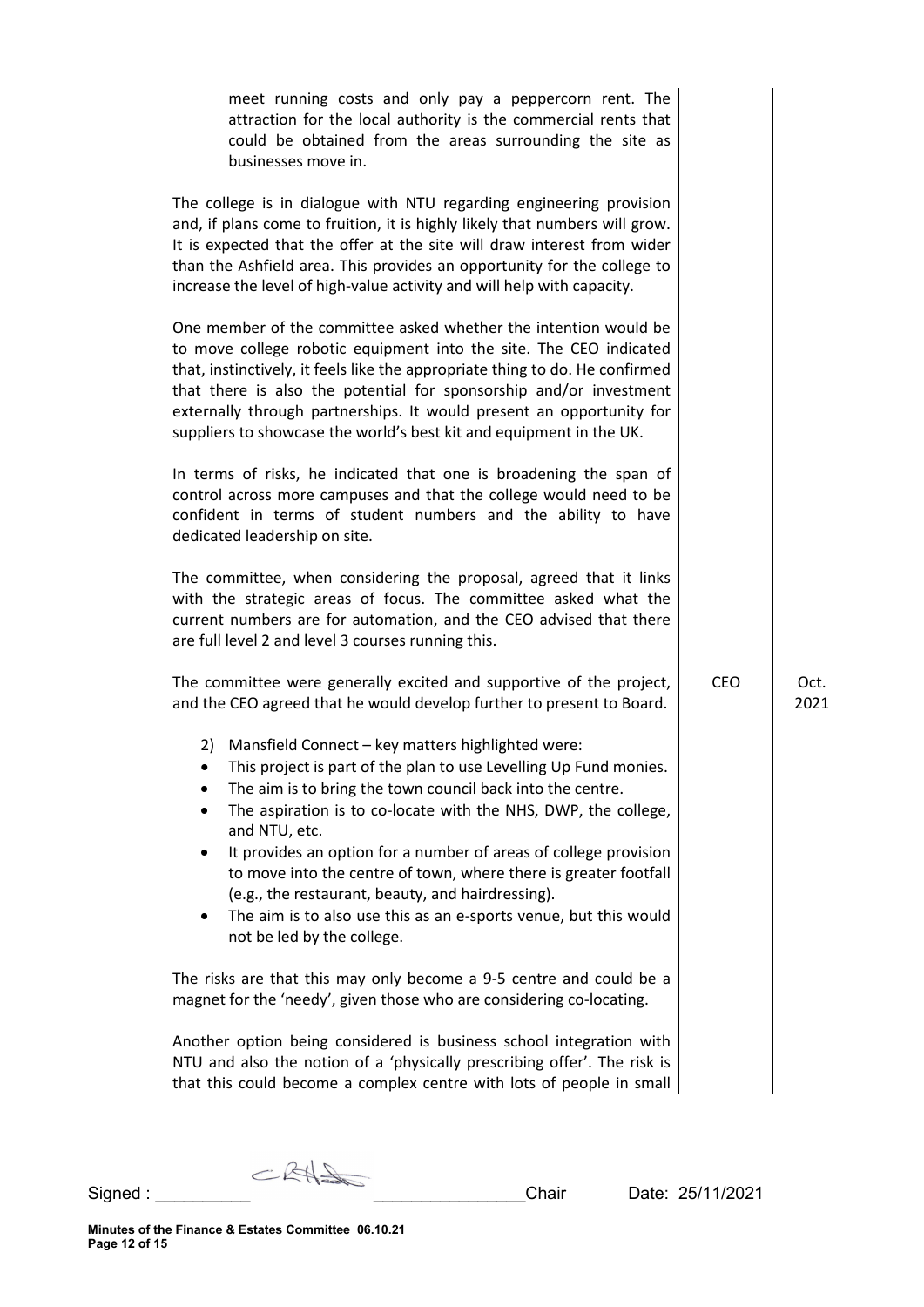spaces.

The committee asked how significant the concern is regarding multiple sites and the span of management. They asked whether it is an issue of leadership capacity. The CEO expressed the view that the issue, really, is the dilution of management capacity. A question and challenge from the committee was in terms of whether or not this becomes a distraction. The CEO expressed the view that participating in this initiative would move the college in the right direction in terms of the government skills agenda  $-$  i.e., collaboration  $-$  and, in his view, commercial partners to this project would be key.

When considering the projects discussed thus far, a challenge from the committee was to engage in them for the right reasons and not simply because they are exciting. That said, they acknowledged that they could be transformational and would develop strong economic partnerships.

3) Seven Trent Water project – the CEO advised that this was actively being explored as it really aligns with college thinking.

AGREED: to note the content of the update provided.

#### **11 STRATEGIC DEVELOPMENT FUND – SPEND PLAN**

The CEO drew the committee's attention to the detailed report and confirmed that the funding agreement has now been received and signed. The college will receive £1.12 million in stages. The aim of this funding is to allow the college to take the robotics and automation offer out and share it with as many people as possible. Funding is for an original six-month period; however, the department is working hard to extend this longer-term. This is a possibility if the college can demonstrate success in the first months.

The committee's attention was drawn to the expected spend and payment profiles.

AGREED: to note the content of the update provided.

#### **12 SUBCONTRACTOR REPORT – 2020/21 YEAREND**

The finance director introduced this item. Key matters highlighted were:

- The college delivered £2.2 million. Of this, just over £2 million was AEB and £181k 16-18 provision.
- The college set out to deliver £3.61 million through subcontractors, but it was difficult to deliver this last year.
- College direct delivery was £1.9 million.

CRHS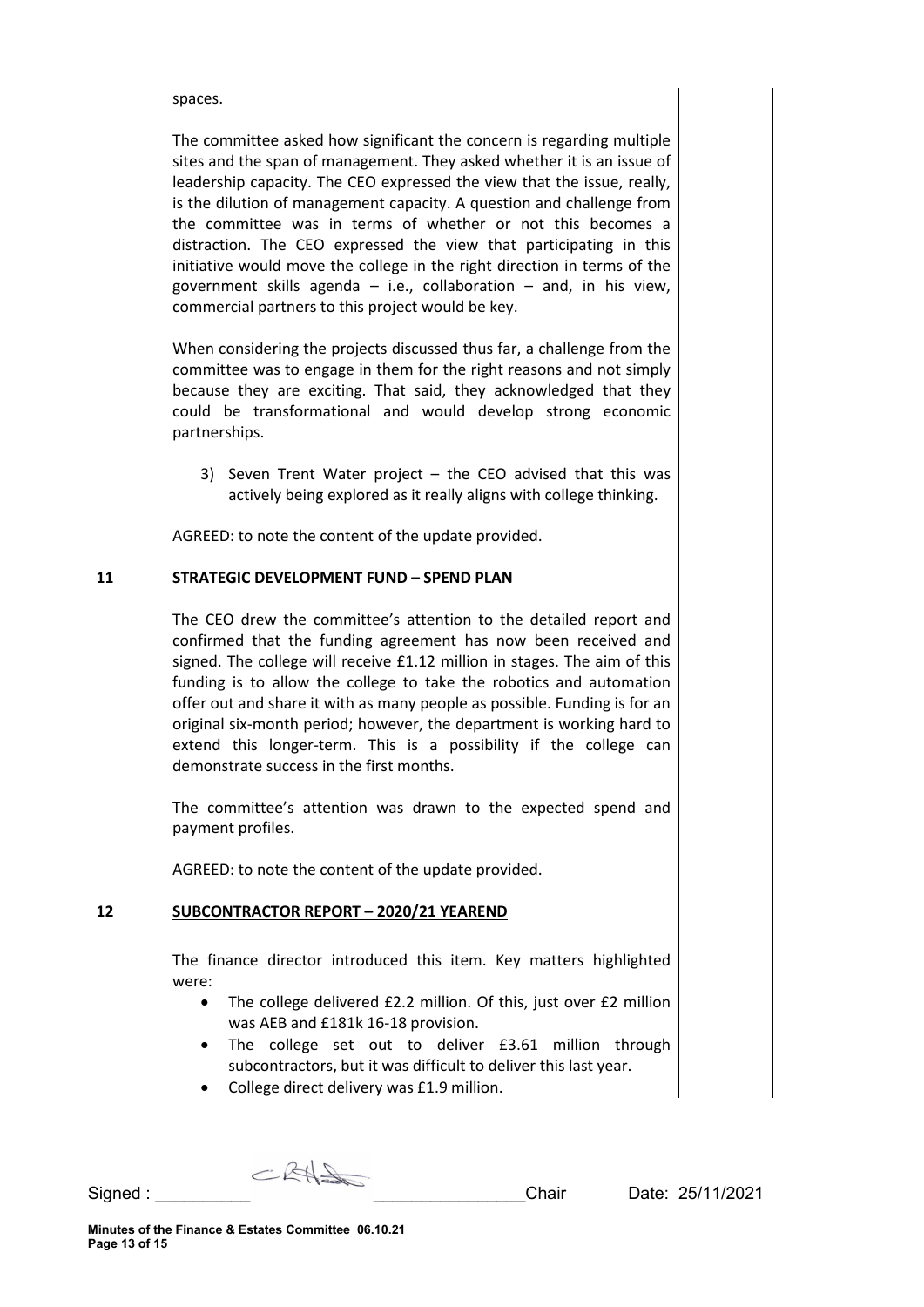For 2021/22, the committee were advised that:

- The college has reduced all contracts and allocations to subcontractors.
- There is potential for £1.4 million AEB subcontracting. The college is currently contracted at £1.2 million and this, therefore, gives a little flexibility.
- Qualitrain is still not delivering as expected; therefore, there may be a need to review this contract. They are very much dependent on a relationship with Bombardier, and it doesn't appear that they are doing much in the Derby area.
- White Rose delivered in full.

AGREED: to note the content of the update provided.

#### **13 BAD DEBT/WRITE-OFFS**

The finance director confirmed that there were none requiring committee/board approval.

#### **14 PROCUREMENT – ESPO GAS FRAMEWORK RENEWAL**

The committee's attention was drawn to the documentation provided, and key matters highlighted were:

- The college is taking a risk averse approach in this area.
- Gas provision was originally with Nottinghamshire County Council, who then moved into ESPO.
- ESPO is the largest energy consortium in the UK and is very knowledgeable and professional.
- The college is currently contracting with Total.
- ESPO has a range of influence with energy providers and, therefore, constantly gets the best rates.
- Colleges really have to forward plan in this area.
- ESPO uses competitive bidding processes to secure the best rates.
- The fee to ESPO is only a few thousand pound per annum, and the college is looking for committee support to continue to work with them.
- ESPO has very transparent arrangements.
- By remaining with ESPO, the college would be committed to the competitive tender processes that they go through.

The committee considered the proposal presented and acknowledged that ESPO is the procurement expert; therefore, they could see no reason to do other than continue with the relationship.

AGREED: to recommend Board approval of the ESPO gas framework renewal for 1<sup>st</sup> April 2023 to 31<sup>st</sup> March 2027, as presented.

 $CRH$ Signed : \_\_\_\_\_\_\_\_\_\_ \_\_\_\_\_\_\_\_\_\_\_\_\_\_\_\_Chair Date: 25/11/2021